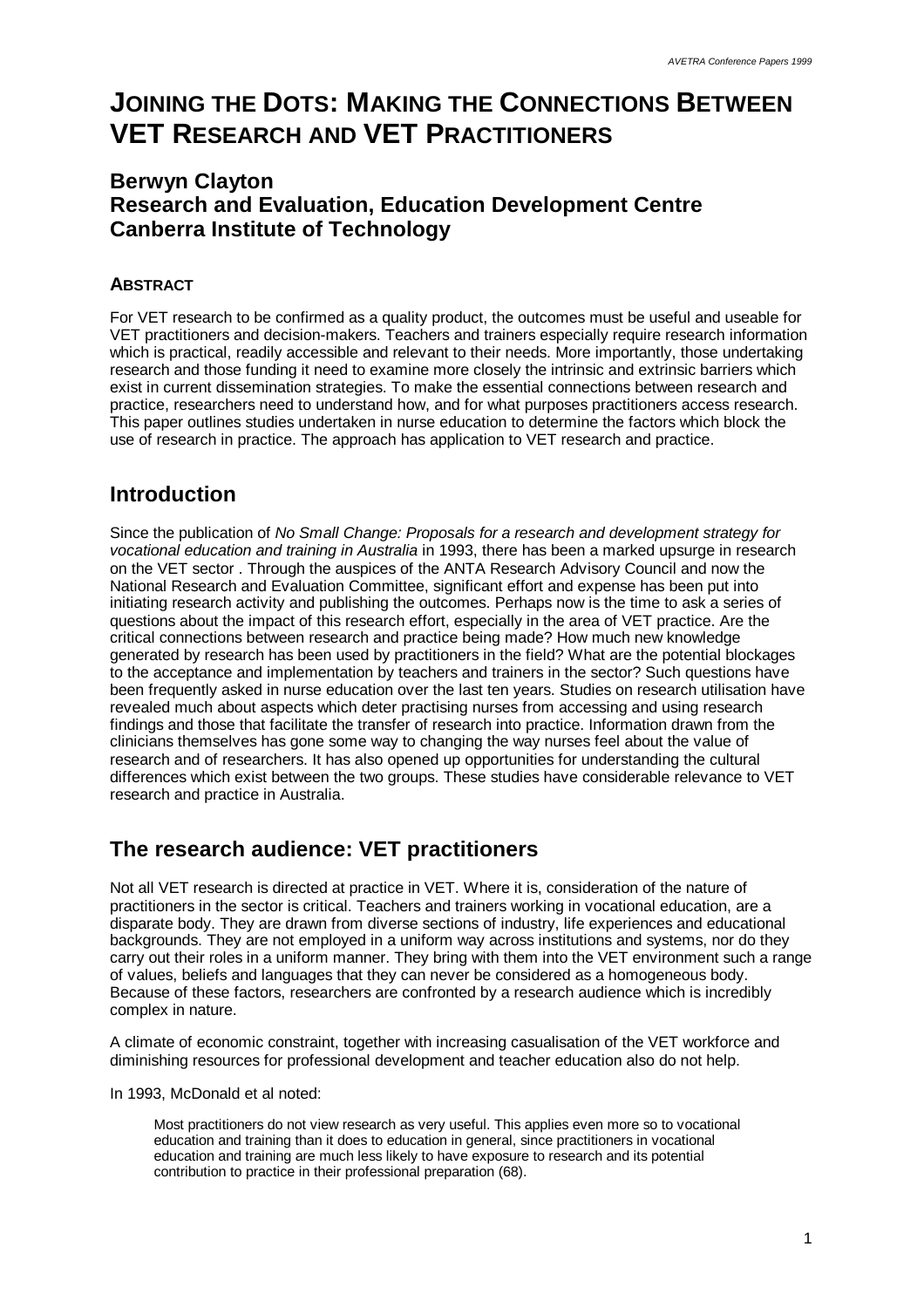Given the additional factors of increasingly diverse practitioner characteristics and economic limitations, there is little reason to assume that much has changed in relation to teacher/trainer acceptance of the value of research to their practice. And this would be despite a substantial increase in research funding and research activity for the sector since the 1993 VEETAC study.

#### **Issues in dissemination and utilisation**

Considerable emphasis has been placed upon the critical role that dissemination plays in the successful translation of research into practice. In recent times, however, concerns have developed about the effectiveness of existing strategies. Robinson and Guthrie (1998) identify the limited use of primary research products in VET and suggest that the development of derived products tailored to better suit the needs of a range of 'markets' may improve the situation. In *Getting the Message Out*, Morris and Spark (1997) confirm user preference for more abbreviated forms of reporting. NSW TAFE practitioners and training providers were included in this latter research study.

But, is it wise to embark upon major changes to existing dissemination strategies without having a more in-depth understanding of the factors which impede the acceptance and implementation of new knowledge in VET practice? Before taking the step of breaking research outcomes down into bite-size simplifications, we need to ask practitioners what things encourage them to use research, and what discourages them from doing so. Armed with such information, some of the issues associated with dissemination and utilisation may well be clarified.

Examining utilisation research drawn from another field is a good starting point.

### **Barriers and facilitators: Evidence from nurse education**

Over the past ten years a large number of projects looking at research utilisation have been undertaken in nurse education in the United States. They have generally developed from efforts to use or disseminate nursing research to improve patient care. One study carried out by the University of North Carolina is of particular interest as it has application to the VET environment.

In 1991 Funk, Champagne, Wiese and Tornquist began a study to determine nurse perceptions of the barriers to using research findings in practice and to gather nurse views on what factors would facilitate such utilisation. Employing the 28-item BARRIERS Scale, researchers asked 5000 practitioners to rate the extent to which each item was a barrier to their use of research to alter or enhance their practice. Respondents were also asked to choose what they considered to be the three greatest barriers to research utilisation. Items were divided into four sub-scales relating to the characteristics of the nurse, the setting, the research itself and the way the research was presented. The items in each sub-scale are outlined below:

The nurse

- $\geq$  is unaware of the research
- $\geq$  is isolated from knowledgeable colleagues with whom to discuss the research
- $\geq$  does not feel capable of evaluating the quality of the research
- $\triangleright$  sees little benefit for self
- $\triangleright$  feels the benefits of changing practice will be minimal
- $\geq$  is unwilling to change/try new ideas
- $\geq$  does not see the value of research for practice
- $\triangleright$  there is not a documented need to change practice.

The characteristics of the work setting

- $\geq$  does not feel she/he has enough authority to change procedures
- $\triangleright$  there is insufficient time on the job to implement new ideas
- $\triangleright$  physicians will not cooperate with implementation
- $\geq$  administration will not allow implementation
- $\geq$  other staff are not supportive of implementation
- $\ge$  results are not generalisable to own setting<br> $\ge$  facilities are inadequate for implementation
- facilities are inadequate for implementation
- no time to read the research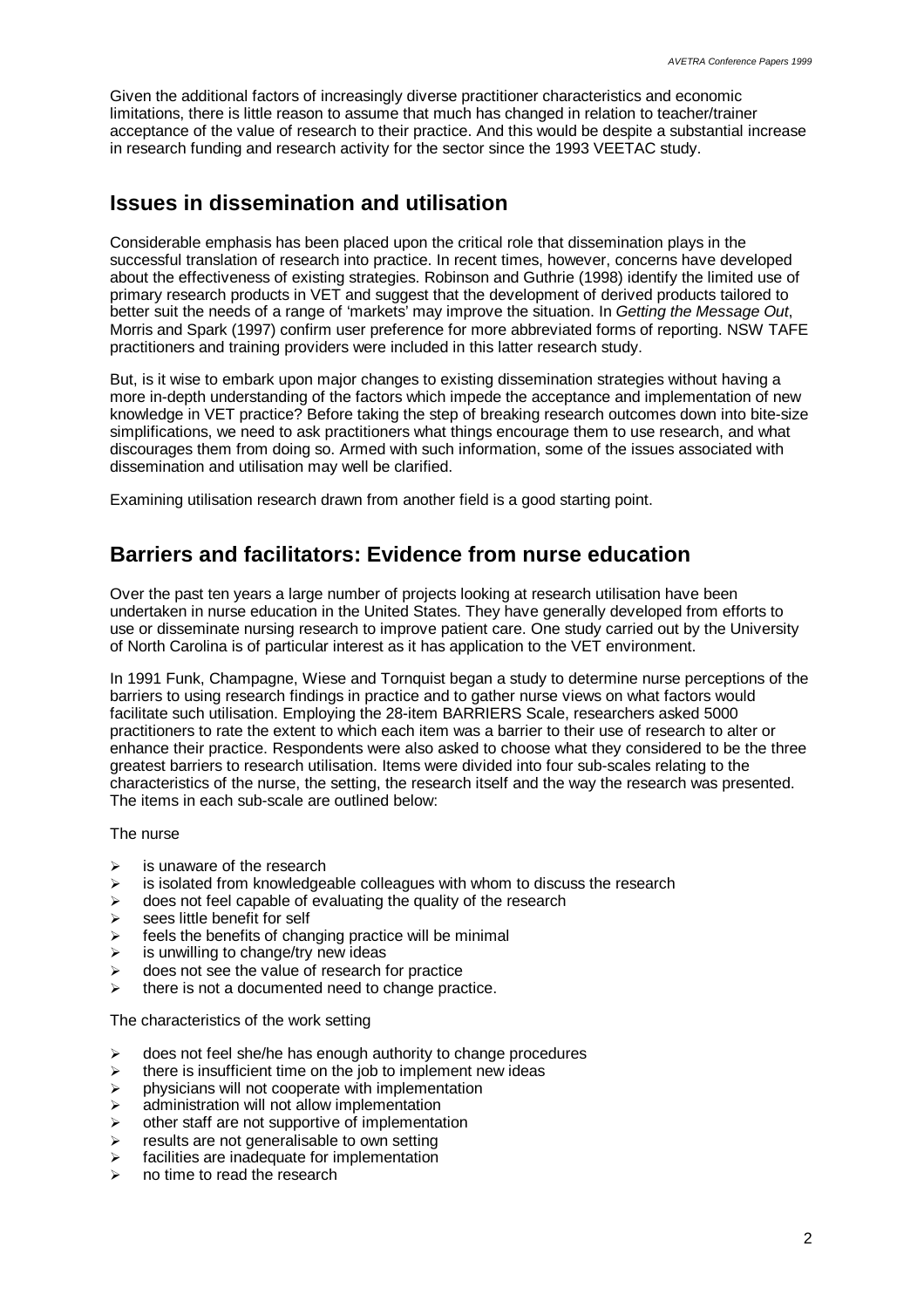The characteristics of the research

- $\triangleright$  the research has not been replicated
- $\ge$  the nurse is uncertain whether to believe the results of the research  $\ge$  the literature reports conflicting results
- the literature reports conflicting results
- $\ge$  the research has methodological inadequacies<br>  $\ge$  research reports are not published fast enough
- research reports are not published fast enough
- $\triangleright$  the conclusions drawn are not justified

The characteristics of the presentation of the research

- $\triangleright$  research reports are not readily available
- $\ge$  the relevant literature is not compiled in one place<br>  $\ge$  the research is not reported clearly and readably
- the research is not reported clearly and readably
- $\triangleright$  statistical analyses are not understandable
- $\triangleright$  implications for practice are not made clear
- $\triangleright$  the research is not relevant to the nurse's practice

On analysis, Funk et al found that the top ten barriers were all of those relating to the work setting, together with a lack of awareness of research (nurse), and statistical analyses not being understandable (presentation).

A lack of authority to implement changes, a lack of time and a lack of awareness of research were identified as the greatest barriers to the use of research.

The practitioners in the research nominated administrative [and management ?] support and encouragement as critical in ensuring that new knowledge gained through research was introduced to improve nursing practice. They noted that problems with research accessibility and presentation could be overcome by ensuring that reported research identified implications for practice and made very clear the way the results could be implemented in the field.

Research using the BARRIERS Scale has been replicated in the United Kingdom (Walsh 1997a, Walsh 1997b, Dunn et al, 1998) and in Sweden (Kajermo et al 1998). While the findings from these studies were generally similar to the initial US findings, improving the understandability of reports was seen as the most important facilitator by English clinical nurses. From this finding, Walsh contends that the methods and language of communication and the cultural differences between practitioners and researchers are problems which militate against the acceptance and use of much nursing research. To overcome this he suggests that researchers and practitioners must collaborate to:

- 1. ensure the publication of plain English research reports and articles
- 2. include research skills in initial training and professional development programs
- 3. encourage practitioners, both individually and collectively, to strive to read and understand research reports and articles.

In combination these actions will clearly strengthen the links between research and practice.

Utilising the BARRIERS Scale in our VET environment to examine the characteristics of practitioners (and researchers), VET settings, VET research and VET research presentation would seem to be a worthwhile research priority.

#### **Improving the dialogue to bridge the cultural gap**

Research findings, if they are to fulfil their ultimate goal, must be seen as valuable, useful, practical and worth accessing. They need to be taken on by practitioners, critically evaluated and then applied to real life situations with the idea that they will in some way positively change their practice.

Teachers and trainers in VET have values and aims which may be very different from those of researchers. Furthermore, the language of research and researchers is not always readily comprehensible to the practitioners for whom the findings could be most useful. As Brown (1995) notes 'it is not only the message sent which matters, but also the way it is received'(quoted in Walsh 1997a, 2).

Audiences are not passive recipients of research messages. They actively make sense of them, interpreting them in their own way, incorporating them into their own frameworks. Sometimes these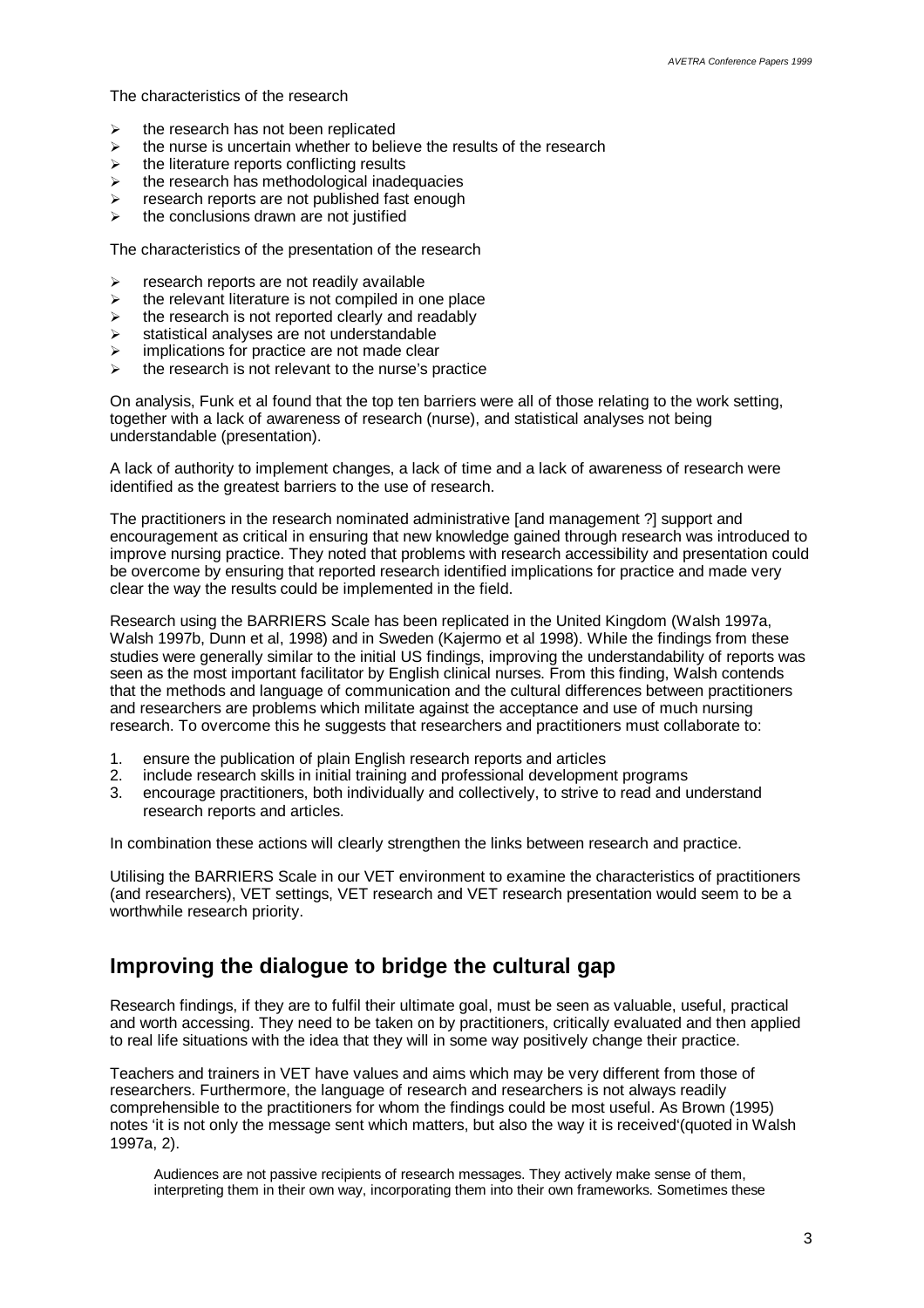can be at considerable variance with the intentions of the author. Research for educational use, therefore, needs to follow through to see exactly how such research *is* used (Woods 1996, 150)

Individuals or organizations need to fit the new knowledge with their previous understandings and experiences. Sometimes this may require personal researcher interactions to encourage uptake of research and at other times it may require research translators/interpreters to clarify application to practice. Such interventions are likely to have a significant effect on utilisation.

It is, however, important that new knowledge is not presented in an over-simplified form. Practitioner understanding of research must be stretched and challenged. 'An educated involvement with research, a daily transformation (Eraut's term) of research knowledge into practical wisdom is something worth having'(Saunders, 1998)

Thus, dissemination strategies need to focus on:

- 1. clarifying the target group(s) to receive the new information
- 2. selecting the appropriate communication medium or media to best suit user needs<br>3. ensuring the information is comprehensive and timely
- ensuring the information is comprehensive and timely
- 4. understanding the differences in culture that exist between researchers and practitioners, and 5. acknowledging the barriers and facilitators associated with successful utilisation
- acknowledging the barriers and facilitators associated with successful utilisation

The right decisions about these critical aspects may overcome the blockages to research use or at least modify them.

Although devising a range of alternative approaches is bound to achieve improved interest in the findings of research, it is also important for practitioners and researchers to find the time to share the new knowledge. Ongoing discussions will require a commitment of funds and support from institutions at both a national and local level. The effect of such discourse will be to raise the credibility of research while enhancing the understanding researchers and practitioners have of each other. As Fullan (1994) suggests, good ideas and initiatives for change come together under conditions of communication and collaboration.

#### **Conclusion**

While working to improve the ways research can be disseminated and utilised in the vocational education and training sector in Australia, there is also a real need for researchers to ask practitioners the value they are now placing on research. Clarification of what impedes a ready acceptance of research and what things encourage teachers and trainers to seek out and implement new knowledge, will help make better connections between research and practice. The experiences in research into nurse education are supportive of such an approach.

#### **REFERENCES**

- Brown, G 1995, Understanding barriers to basing nursing practice upon research: A communication model approach. *Journal of Advanced Nursing*, 21(1), 154 –157.
- Dunn, V, Crichton, N, Roe, B, Seers K, and Williams K 1998, Using research for practice: A UK experience of the BARRIERS Scale, *Journal of Advanced Nursing*, 27, 1203 - 1210.
- Funk, Sandra G, Champagne, Mary T, Wiese Ruth A, Tornquist, Elizabeth N 1991, Barriers to using research findings in practice: The clinician's perspective, *Applied Nursing Research,* 4 (2), 90 –95.
- Kajermo, Kerstin Nilsson, Nordstrom, Gun, Krusebrant Asa and Bjorvell Hjordis 1998, Barriers to and facilitators of research utilization, as perceived by a group of registered nurses in Sweden, *Journal of Advanced Nursing*, 27, 798 – 807.

McDonald, Rod, Hayton, Geoff, Gonczi Andrew and Hager Paul 1993, *No small change: Proposals for a research and development strategy for vocational education and training in Australia*, VEETAC, Canberra.

Morris, Gillian and Spark, Carmel 1997, *Getting the message out: Presentation of research information project*, Vocational Education and Assessment Centre, Sydney.

Robinson, Chris and Guthrie, Hugh 1998, *The national research and evaluation strategy for vocational education and training: The first year*, NCVER, Adelaide.

Saunders, Sam 1998, Paper B: BERA Internet Conference, March, 1998. http://www.bera.ac.uk/debate/reply/b1.html#SAM SAUNDERS